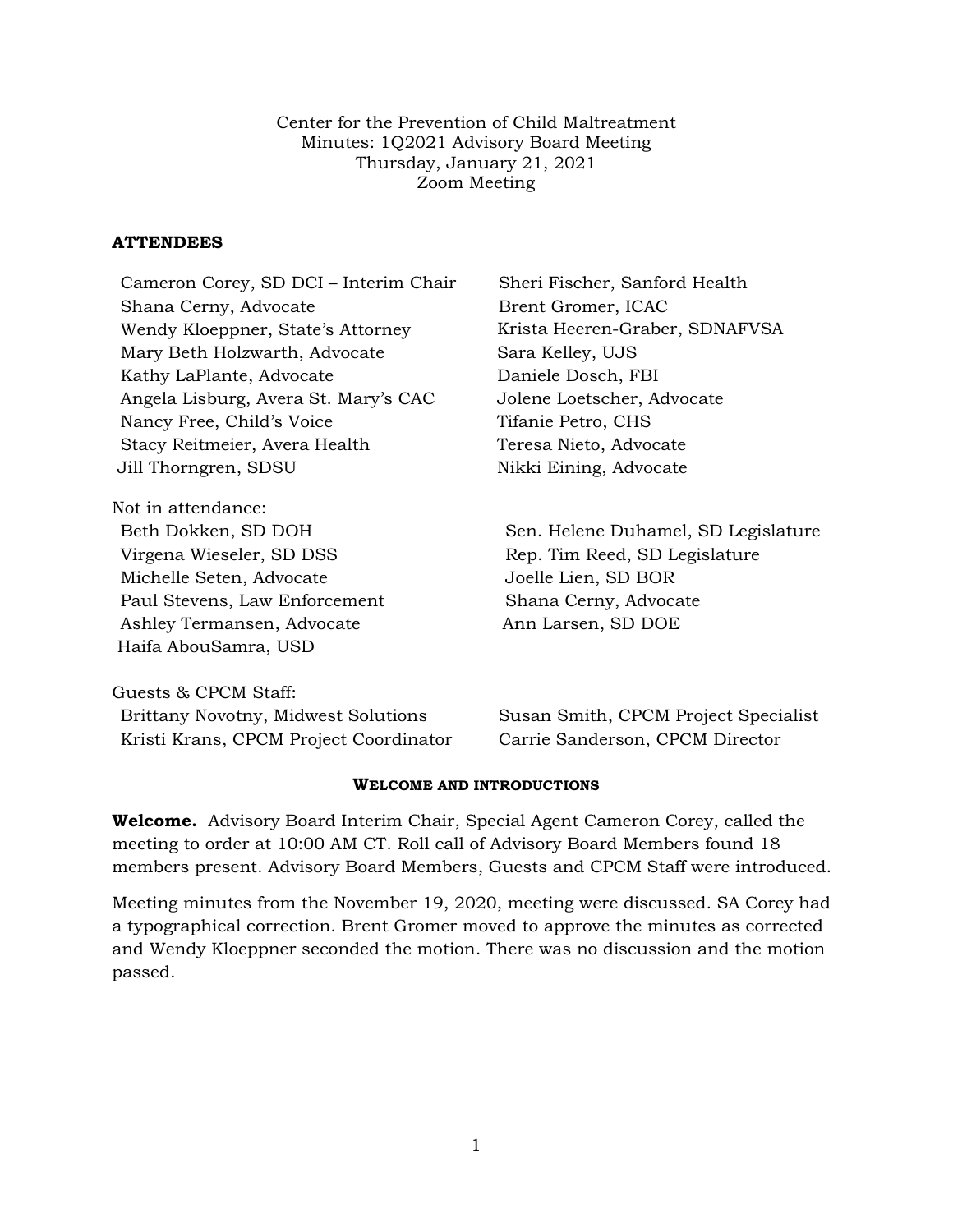#### **PARTNER REPORTS AND UPDATES**

**Tribal Communities Workgroup:** Tresa Nieto is the CPCM lead for the Tribal Communities. Tifanie Petro provided– The committee has met twice and outlined starting points for ways to continue work for contacting tribal communities. The work will focus on connections and networks from the Tribal Communities workgroup. The group will continue to meet monthly. Chad Ratigan is a consultant for CPCM

**Prevent Child Abuse America:** Wendy Kloeppner reported that a small group from CPCM met with PCA in December. The PCA representatives answered many concerns and the outcome was the decision to move forward with PCA membership.

## *Action Item: CPCM Staff will meet with PCA to complete formal Request for Membership*

**Trauma Informed Collaborative:** Carrie Sanderson discussed again the need for collaborative efforts in South Dakota for trauma informed training, care, and screening (medical, school, response systems). The idea of a Trauma Informed Collaborative is to set a series of objectives and standards for the state in order to work cohesively in responses. The pre-read materials included a guidebook on how to create inter-systems work across state agencies. The discussion included the differentiation on CPCM's work from the Trauma Collaborative. CPCM was created to address child maltreatment and abuse & neglect in South Dakota. The Trauma Collaborative would include work in prevention and response to ALL forms of trauma, integrating mental health, behavioral health, and trainings for community based organizations outside of child maltreatment. The goal is to help

Tifanie Petro and Nancy Free commented in the chat box CPCM needs to be integrally involved in this line of work.

Tatewin Means encouraged and challenged the group to change the language around the topic as "healing" collaborative. The idea is to move beyond the identification of trauma to becoming a healing classroom/ community. Nancy Free concurred. Dr. Free also added that universal screening should include screening for resiliency factors. Ms. Sanderson asked for Board Members to provide suggestions for shifting the language from trauma informed to building healing/ resiliency.

# *Action Item: Board Members will send CPCM recommendations for shifting language to healthy and resiliency.*

**CIP Committee Training:** Sara Kelly reported the CIP Committee will move forward with hosting trainings for attorneys. Ms. Kelly and Carrie Sanderson met with the CLE Committee of the State Bar to discuss potential collaboration. Current plans include another 4-hour Abuse & Neglect Trainings as well as monthly trainings for attorneys. In April, the CIP Committee will partner with the CLE committee to have child abuse training for the state bar.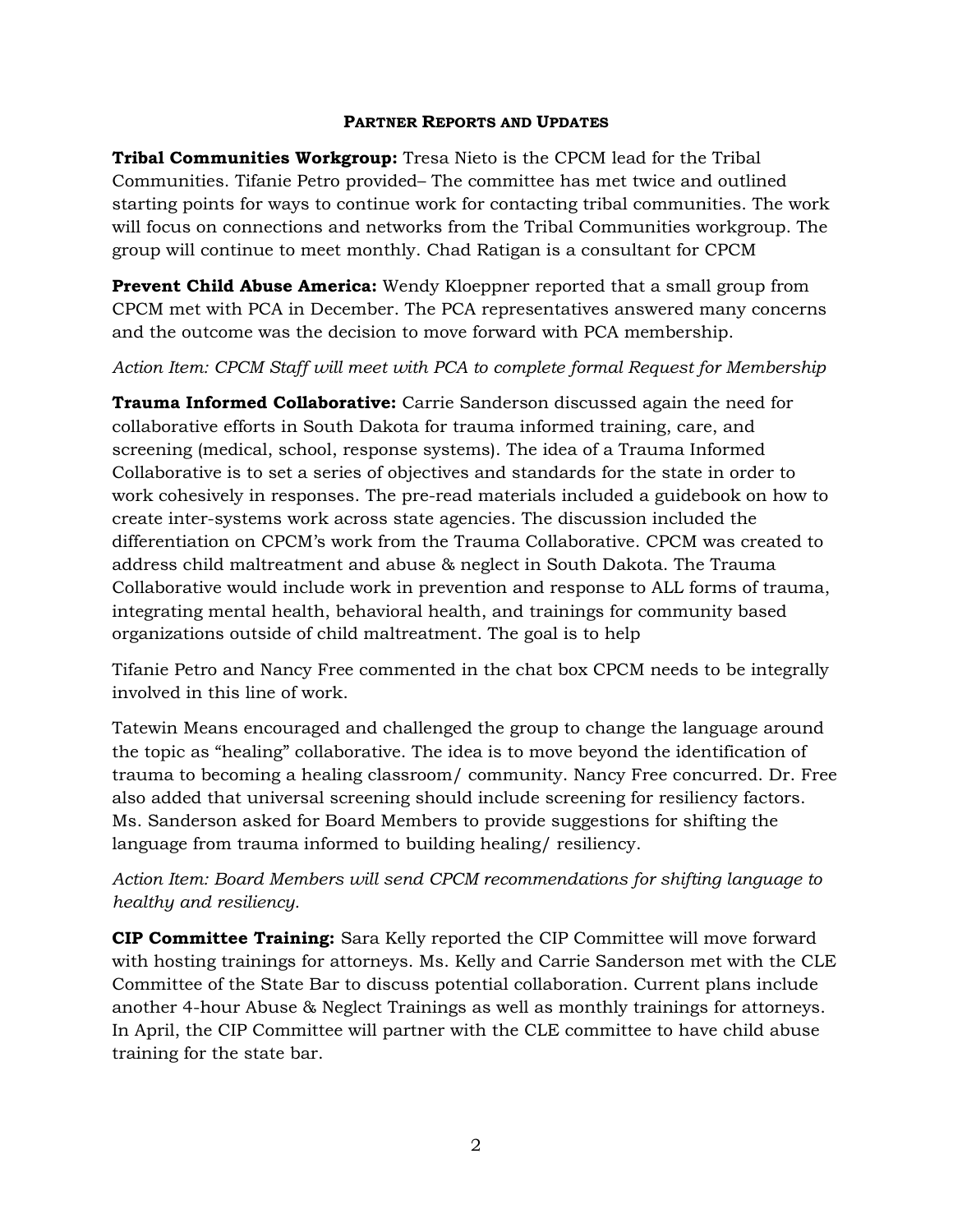**2021 CRCA Conference:** The 2021 Community Response to Child Abuse Conference will move forward with a hybrid conference – hosting both virtual and in person events. The conference is scheduled on September 29th from noon to 5 PM and on September 30th from 8 AM to noon. The format will include general sessions and breakout sessions. Ms. Kelly asked for volunteers from the Advisory Board to help with a fundraising committee and a guest outreach committee. Continuing education will be handled again through CPCM.

Ms. Sanderson discussed the potential for an evening event open to the committee. The evening event would be held in conjunction with the conference and provide an opportunity for raising awareness of issues surrounding child maltreatment. The evening event could also be used as a fundraiser. Ms. Sanderson asked Advisory Board members for comments on expanding the conference to include an evening gala or keynote speaker. Nikki Eining commented the idea was strong but cautioned what 2021 will look like with Covid-19. Ms. Eining was willing to reach out to Dr. Stanley for suggestions. Tatewin Means suggested also look to local artisans and survivors of child maltreatment to share their story of growth.

*Action Item: Please contact the CPCM office if you would be willing to participate on a fundraising committee or guest outreach committee. Also, please consider working with CPCM to create a larger event for the evening of September 29, 2021.* 

**REACH Team:** SA Cam Corey provided a REACH Team update. The REACH clinic modified work due to Covid-19 and the MDT did not meet for 4 months. However, evaluation numbers were not down as much as expected. Approximately 95 patients were seen by the team, with the majority of children been seen for sexual abuse. SA Corey discussed the need to continue working with CPS on reports. The REACH Team trained law enforcement and partners in Flandreau, SD, regarding MDTs. SA Corey commented on the good developments in Rapid City. Tifanie Petro with Children's Home Society provided an update on the Family Justice Center in Rapid City, SD. Many groups are attending community meetings and key partners are beginning to hone in on specific needs for continued development.

SA Corey is still transitioning to his new role as state-wide multidisciplinary coordinator. He has a large case load currently and will not be able to fully transition until another agent is hired in the Watertown area.

**YRBS and CPS Data:** Carrie Sanderson discussed the inclusion of an ACE question on the 2021 Youth Risk Behavior Survey to be administered by CPS. Additionally, CPS is collecting ACE data from children within the CPS system. As a result, the state of South Dakota has an opportunity to

**Department of Education:** Carrie Sanderson provided a report from Ann Larsen with DOE as Ms. Larsen was unavailable to attend the meeting in person. DOE will continue to support CAASt trainings for teachers for the next several years. DOE will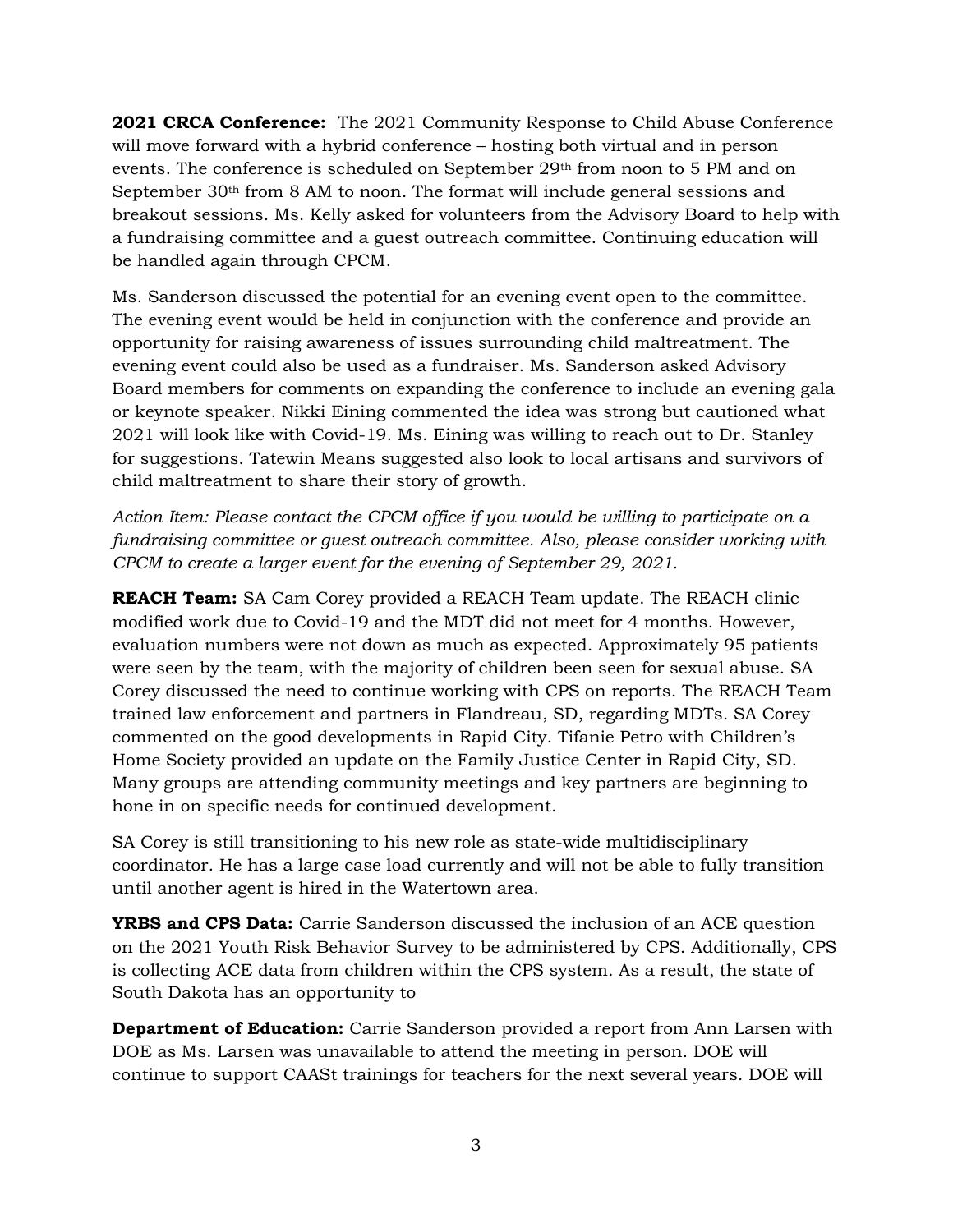also support the publication of findings from the PK-12/ YSO task force. Additionally, the mandatory reporter training will now be available on the CPCM website as well as the DSS website. The CPCM website will have the ability to track specific users who are watching the video (i.e. voluntary log-in information) in an effort to help organizations track which staff/ volunteers are completing the video.

Nikki Eining shared a success in the movement to have organizations trained as reporters. In Brookings County, the United Way organization is requiring any nonprofit that works with children to take mandatory reporter training prior to receiving funding. SA Corey commented this is the first example of community buy-in for the need of reporter training. This is a result of the Resilient Communities work.

**Department of Social Services:** Carrie Sanderson provided a brief announcement from Virgena Wieseler, DSS, who was not able to join the meeting. The Department of Social Services is piloting a program in the Yankton School System to have a dedicated staff member who can help students and families access services. The Yankton community is a good area to continue providing addition programing and services.

# **2021 LEGISLATIVE SESSION: ADVOCACY TRAINING**

The CPCM Policy and Advocacy committee discussed the development of CPCM's first position statement. The goal was to create a guideline for what policies, procedures, and social movements CPCM will support during legislative session and in developing relationships throughout the year. The 2021 Legislative Policy Position Statements were provided as pre-read materials for the board. Wendy Kloeppner discussed the process of developing clear, concise statements for what CPCM will support. Krista Heeren-Graber commented on the importance of short and simplified statements. She noted the statements will benefit CPCM though out the year as well. Ms. Heeren-Graber posed the question to the board on where CPCM was going to stand for the 2021 legislative session. Specifically, the question on focusing on best interest of children was discussed, including a shared parenting bill.

SA Corey asked the procedure for CPCM to lobby. Ms. Sanderson outlined the procedure: the CPCM Director requests permission to lobby from the Board of Regents (BOR). Upon approval, the BOR requests a state lobbying badge from the SD Secretary of state. Any CPCM bill packages are presented to the BOR, hopefully in September of the year prior to session. CPCM will notify the BOR and the President of USD offices when major bill issues arise.

Sara Kelly commented that the Unified Judicial System would not be taking an opinion as the Chief Justice would need to be aware of all bills prior to approval. Ms. Kelly would share legislative reports with the UJS leadership and let CPCM know if there are any conflicts.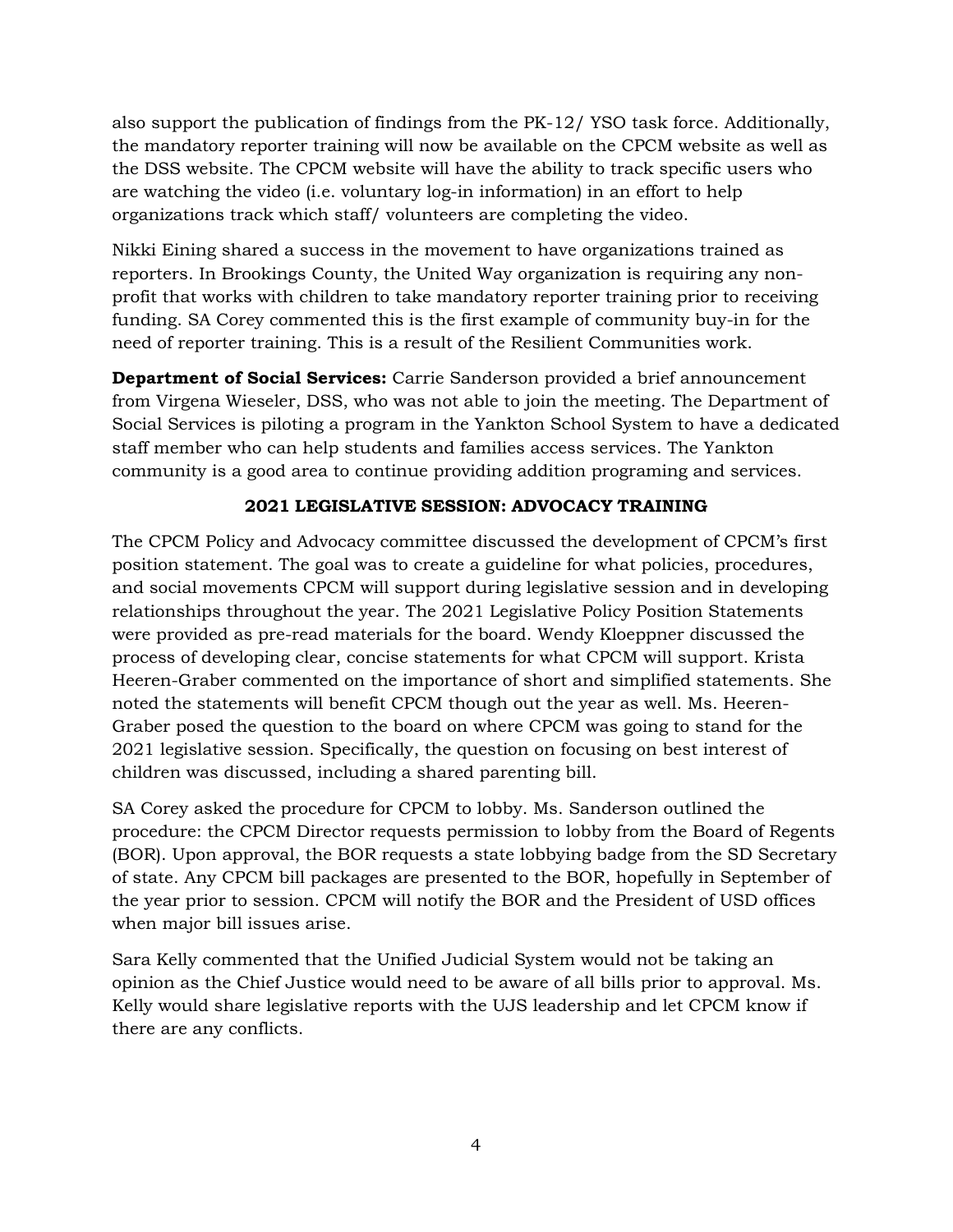Tatewin Means commented that the CPCM Advisory Board bylaws do not speak directly to authority for advocacy and suggested the Advisory Board is just that – advisory in nature. Ms. Means commented it was within the purview and realm of staff to set the policy and lobbying priorities. Ms. Sanderson agreed the board is advisory in nature. Ms. Means suggested the question presented to the Advisory Board should state if the Advisory Board Members present were in favor of the policy position for CPCM and to ask for feedback on the position statements.

Krista Heeren-Graber commented that it is possible to give fact-driven and neutral positions on bills that refer back to policy position statements. If the best interest of the child is a policy position for CPCM, testimony for a bill can technically be a proponent or opponent while respectfully stating the neutral facts and statements for advocacy at the legislature.

SA Corey supported the internal policy statement as it gives guidance to the executive director to make quick decisions on during legislative session. Ms. Sanderson commented on the use of the Policy and Advocacy committee to guide decisions and provide feedback for the director. CPCM will continue to publish weekly updates for the public on what bills are being tracked and CPCM's stance on each bill.

Tatewin Means moved the approval for the policy positions, with the addition of the wording "culturally relevant" before policies to address instances of abuse, neglect and household dysfunction. The addition of the wording will allow for discussion on the appropriateness of a household in different cultures. Nikki Eining seconded the motion. The motion passed unanimously.

Ms. Sanderson reviewed current bills being brought before session. *See first CPCM legislative report*. CPCM will work to educate at all times when being asked to testify.

**Early Learner's Week and Children's Day at the Capitol:** The 2021 Children's Day at the Capitol will be held on February 1, 2020, in Pierre, SD. CPCM will partner with Early Learners SD to promote Early Learners Week and Policy Forum events from January 25 – February 1, 2020. Contact Susan Smith at [Susan.Smith@usd.edu](mailto:Susan.Smith@usd.edu) if you would like to help sponsor the event or for more information.

## **BYLAW AMENDMENT: EXECUTIVE COMMITTEE**

Director Sanderson introduced the first reading of a proposed bylaw amendment to create an executive committee for the CPCM Advisory Board. The executive committee would help guide direction for the strategic plan between Advisory Board meetings. Decisions of the executive committee would be brought before the board at large. Sheri Fisher commented she serves on the Great Plains Zoo Board, which also has an executive committee. With a larger board, the executive committee helps move actions forward in a timely fashion.